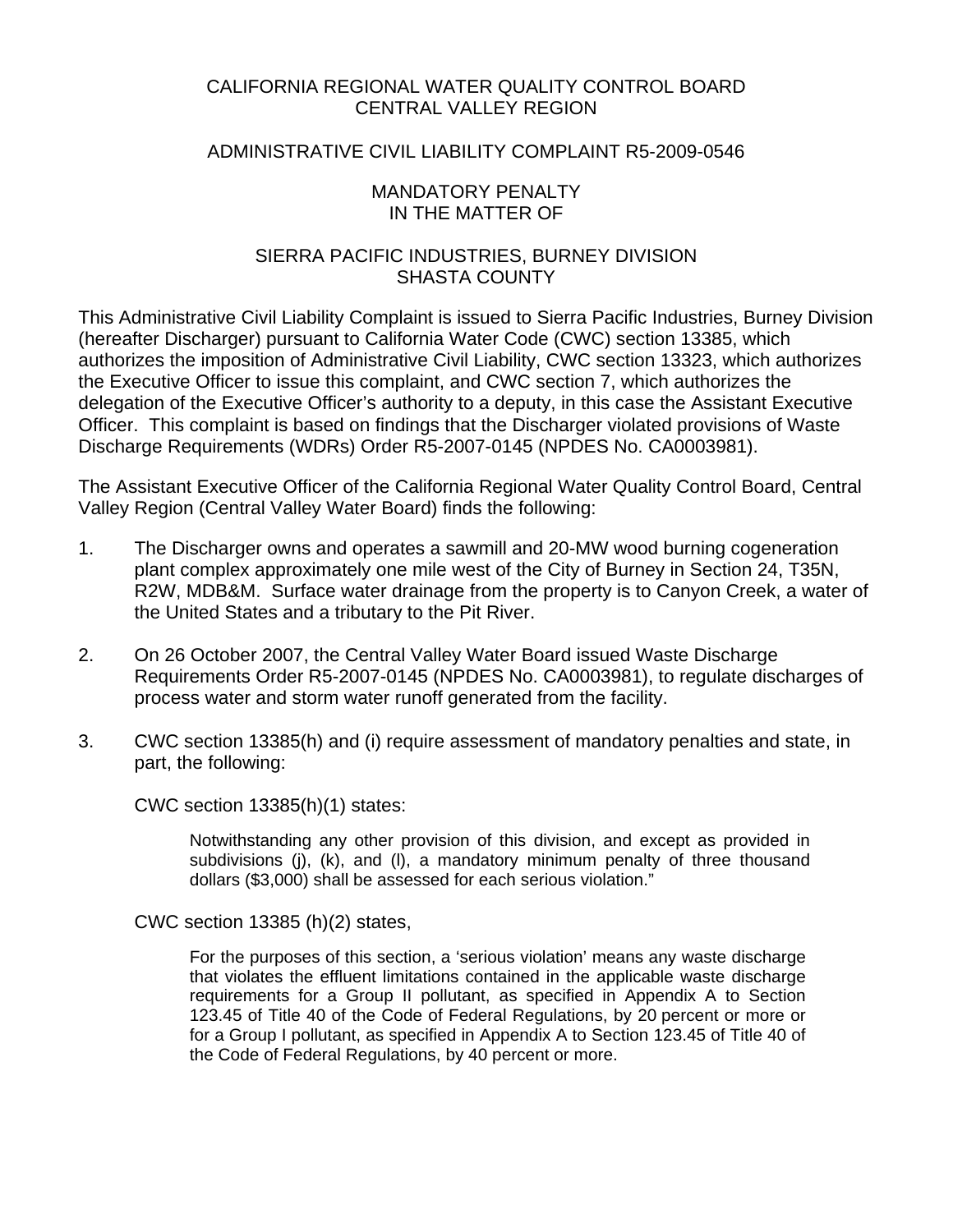4. CWC section 13323 states, in part:

Any executive officer of a regional board may issue a complaint to any person on whom administrative civil liability may be imposed pursuant to this article. The complaint shall allege the act or failure to act that constitutes a violation of law, the provision authorizing civil liability to be imposed pursuant to this article, and the proposed civil liability.

5. Order R5-2007-0145 includes, in part, the following effluent limitations:

# **A. Effluent Limitations - Discharge Points D-001 and D-002**

1. Final effluent Limitations – Discharge Points D-001 and D-002

The Discharger shall maintain compliance with the following effluent limitations at Discharge Points D-001 and D-002, with compliance measured at Monitoring Locations EFF-001 and EFF-002 as described in the attached MRP (Attachment E):

a. The Discharger shall maintain compliance with the effluent limitations specified in Table 6:

|                   |       | <b>Effluent Limitations</b> |         |               |               |
|-------------------|-------|-----------------------------|---------|---------------|---------------|
| Parameter         | Units | Average                     | Maximum | Instantaneous | Instantaneous |
|                   |       | monthly                     | Dailv   | Minimum       | Maximum       |
| Settleable Solids | mL/L  |                             | 0.2     |               |               |
| рH                | Jnits |                             |         | 6.0           | 9.0           |

#### Table 6. Effluent Limitations

- b. Acute Whole Effluent Toxicity. Survival of aquatic organisms in 96-hour bioassays of undiluted waste shall be no less than:
	- i. 70%, minimum for any one bioassay; and
	- ii. 90%, median for any three consecutive bioassays.
- 6. On 23 February 2009 the daily maximum effluent settleable solids concentration in Discharge Point D-001 was measured at 0.5 mL/L, or 150 percent greater than the allowed daily maximum of 0.2mL/L. The violation was reported by Sierra Pacific Industries, Burney Division in its February 2009 monthly monitoring report.
- 7. In February 2009 the average monthly effluent settleable solids concentration in Discharge Point D-001 was measured at 0.5 mL/L, or 400 percent greater than the allowed average monthly effluent limitation of 0.1mL/L. The violation was reported by Sierra Pacific Industries, Burney Division in its February 2009 monthly monitoring report.
- 8. On 2 March 2009 the daily maximum effluent settleable solids concentration in Discharge Point D-001 was measured at 0.5 mL/L, or 150 percent greater than the allowed daily maximum of 0.2mL/L. The violation was reported by Sierra Pacific Industries, Burney Division in its March 2009 monthly monitoring report.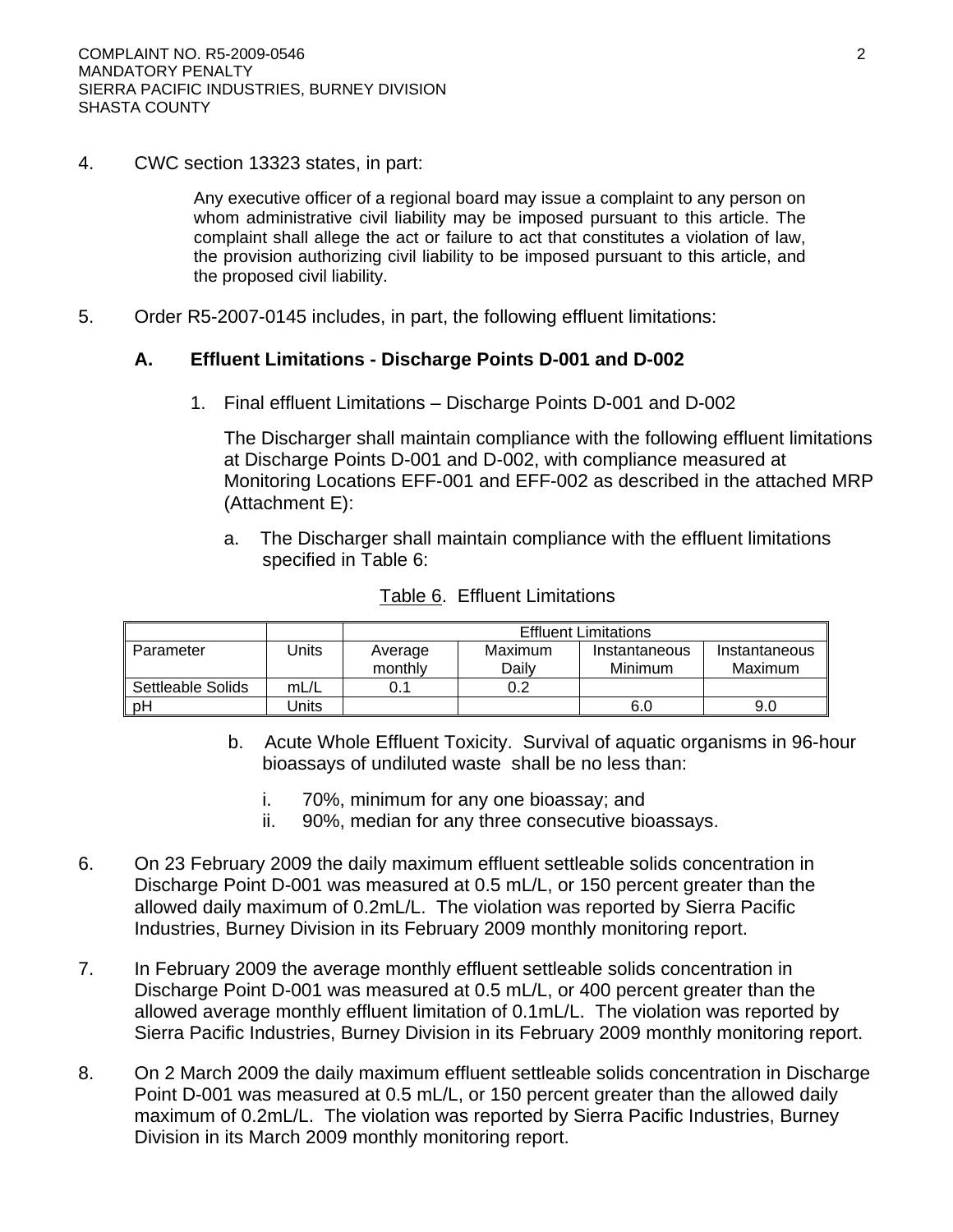- 9. On 2 March 2009 the 96-hour bioassay for acute toxicity survival rate in Discharge Point D-001 was measured at zero, or 233 percent less than the minimum for any one bioassay. The violation was reported by Sierra Pacific Industries, Burney Division in its March 2009 monthly monitoring report.
- 10. CWC section 13385(h)(2) defines a serious violation as an exceedance of 40% or more of a group I pollutant as defined in 40 CFR 123.45 or an exceedance by 20% or more of a group II pollutant as defined in 40 CFR 123.45. Settleable solids and acute toxicity are group I pollutants under 40 CFR 123.45. The measured violations are "serious violations" under CWC section 13385(h), because settleable solids and acute toxicity are group I pollutants, and the measured violations exceeded 40% or more of the permit limit. The mandatory minimum penalty for each serious violation is **three thousand dollars (\$3,000)** for a total of **twelve thousand dollars (\$12,000).**
- 11. Issuance of this Administrative Civil Liability Complaint to enforce CWC Division 7, Chapter 5.5 is exempt from the provisions of the California Environmental Quality Act (Pub. Resources Code § 21000 et seq.), in accordance with California Code of Regulations, title 14, section 15321(a)(2).

# **SIERRA PACIFIC INDUSTRIES, ANDERSON DIVISION IS HEREBY GIVEN NOTICE THAT:**

- **1.** The Assistant Executive Officer of the Central Valley Water Board proposes that the Discharger be assessed a Mandatory Penalty in the amount of **twelve thousand dollars (\$12,000).**
- 2. A hearing on this matter will be conducted at the Central Valley Water Board meeting scheduled on **13/14 August 2009**, unless the Discharger agrees to complete the attached following by **3 July 2009.**
	- a. Waive the hearing by completing the attached form and returning it to the Central Valley Water Board; and
	- b. Pay the proposed civil liability of **twelve thousand dollars (\$12,000)** in full.
- 3. If a hearing on this matter is conducted, the Central Valley Water Board will consider whether to affirm, reject, or modify the proposed Administrative Civil Liability, or whether to refer the matter to the Attorney General for recovery of judicial civil liability.

original signed by JAMES C. PEDRI, Assistant Executive Officer

> 3 June 2009 (date)